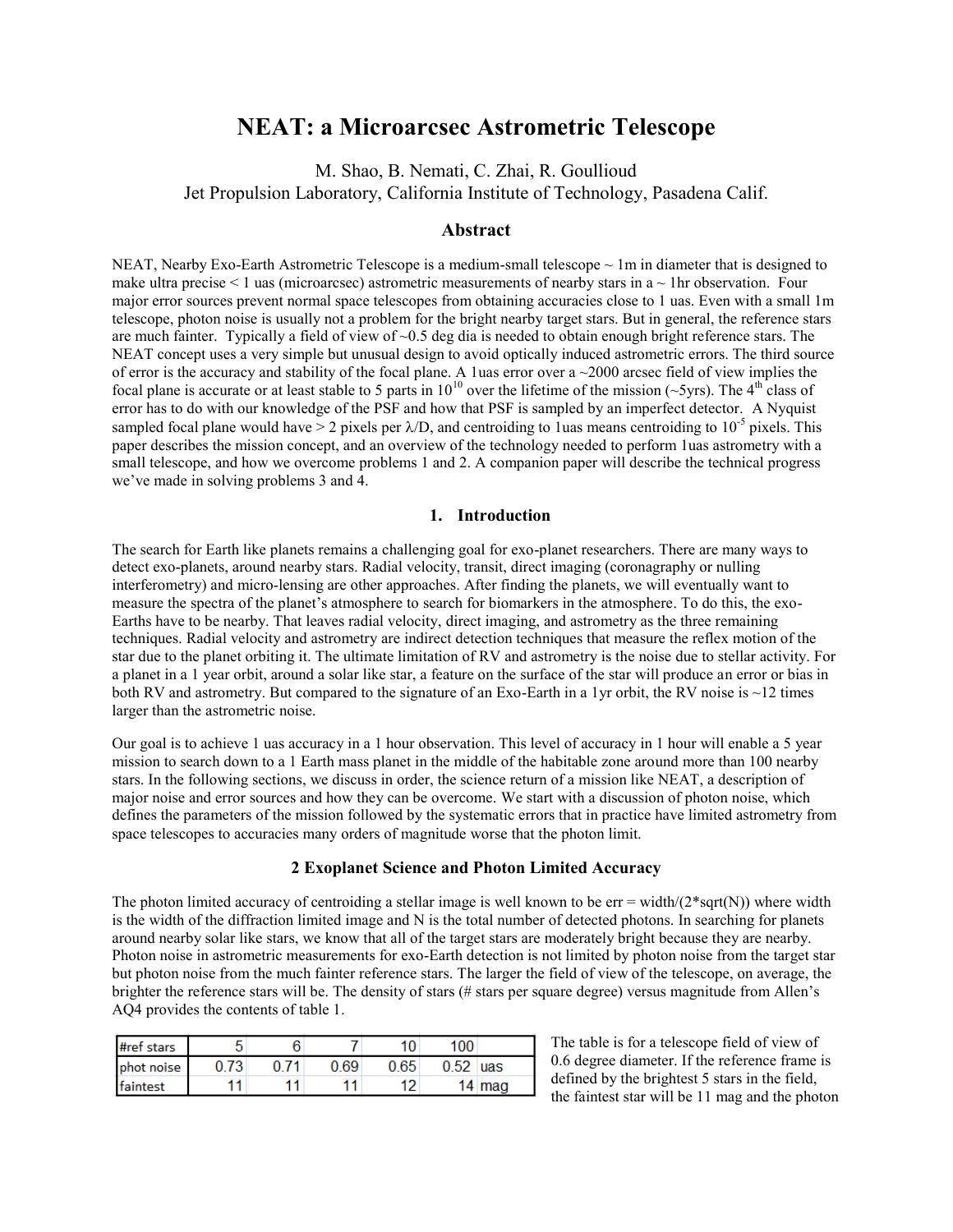noise limited precision of the reference frame would be 0.73 uas in a 1 hour observation. If we use the 100 brightest stars in a 0.6 deg diameter field, the faintest star would be 14 mag and the photon noise limited precision of the frame would be 0.52 uas. From a photon noise point of view we get most of our accuracy from the ~10 brightest stars. Since the stars are randomly located on the sky, on average, the photon limited accuracy of the reference frame will be proportional to the diameter of the field of view.

| 0.6 deg field of view, Photon limited |          |              |                |
|---------------------------------------|----------|--------------|----------------|
| <b>Telescope</b>                      | Accuracy | #Stars       | #Stars         |
| dia meters                            | uas, 1hr | Searched 1Me | Searched 1.4Me |
|                                       | 0.90     | 96           | 148            |
| 1.19                                  | 0.63     | 132          | 222            |
| 141                                   | 0.45     | 222          | 325            |

Similarly, the photon noise in astrometric measurements will decrease as  $1/D<sup>2</sup>$  where D is the diameter of the

telescope. A telescope with twice the diameter will collect four times as many photons, resulting in a 2X increase in photon limited accuracy. At the same time the width of the diffraction spot will decrease by 2X, resulting in a total 4X increase in photon limited accuracy. With lower photon noise, one can search a larger number of stars for Earth-like

planets. Table 2 shows the accuracy of various sized telescopes, and the number nearby stars that can be searched if the search sensitivity was set to a 1.0  $M_{\text{earth}}$  planet in a 1 AU orbit or alternatively 1.4  $M_{\text{earth}}$ .

As mentioned before, the photon limit is seldom reached in astrometry. Space missions such as GAIA would be photon limited for stars fainter than  $\sim$ 13 mag, but would be systematic error limited for brighter stars. For bright nearby stars (~7 mag or brighter) no current space telescope is within two orders of magnitude of the photon limited precision. For bright stars, the photon limit is below 1 uas in 1 hour even for modest sized (1m) telescope. There are a large number of systematic errors that prevent conventional telescope from achieving 1uas accuracy these are explained in the following sections of this paper. Broadly speaking, every element of a telescope and focal plane detector has systematic errors that can be orders of magnitude larger than 1uas. We can categorize these errors as:

- 1) Optical errors
- 2) Focal plane geometry errors
- 3) PSF fitting errors (imperfect knowledge of PSF and intra-pixel QE errors)

## **3 Optical errors**

In order to detect enough photons to reduce photon noise to below 1 uas in one hour, a modest sized telescope has to have a ~0.5 deg field of view. Normally this would mean the telescope would be TMA (three mirror anastigmatic) type of telescope. If the f/# of the primary is moderately large one might be able to use a RC (Ritchie Chretien) design. A major source of astrometric error from these telescopes comes from slight imperfections in the optics. Light from an on axis star hits the primary, then the secondary before coming to a focus on the focal plane detector. As seen in figure 1, light from an off axis star hits the same primary but has a slightly different footprint on the secondary mirror. If the secondary mirror is imperfect, the two wavefronts will be slightly different. This type of error is called beam walk error because it is caused by imperfections in an optical surface where the beam "walks" across the surface of the optic as we look at stars in different parts of the field of view.

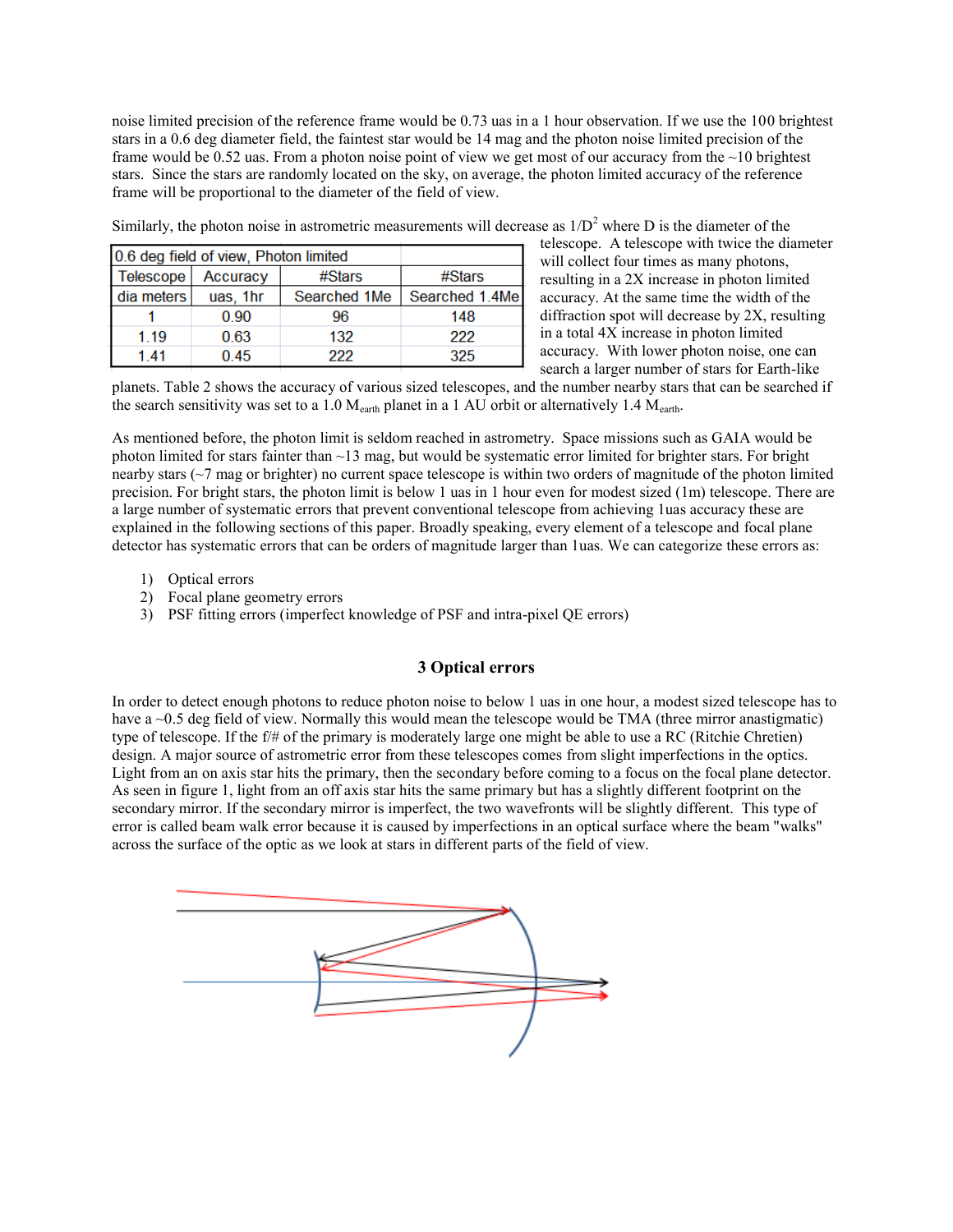1 uas is a very small number, 5 picoradians. Stars in different parts of the field of view use different parts of the secondary mirror, if these two parts of the secondary are imperfect, which is if their average tilts are different from "perfection" by 5 picometers that would result in a 1 uas systematic error. In general it is not possible to manufacture any optic to 5 picometer accuracy. In fact it is not even possible to have an optic be stable to 5 picometers over a 5 year mission life. O. Guyon has calculated the size of this beam walk error for a TMA telescope whose secondary and tertiary mirrors are fabricated to 1nm rms surface accuracy. Over 0.5 deg field the errors can be as large as 500 uas. One approach to solving the beam walk problem is to use a diffractive element at the primary (Guyon, 2011). Another approach, the one we adopt here is to use a telescope design that has no beam walk error. If we use a telescope that has only a single surface, the wavefront errors on that one surface will be the same for every star in the field of view.



The major disadvantage of this optical design is that the f/# of the telescope has to be quite large in order to have a diffraction limited field of 0.5 deg diameter. For a 1m telescope at 0.6um, the focal length has to be ~40m. Part of the reason we chose this approach, besides the absence of beam walk errors, is that some deployed structures are being designed for space at moderate cost. NewStar a SMEX mission, an X-Ray grazing incidence telescope is using a 10m deployed boom to separate the optics with the focal plane, with a deployed boom cost that is less than \$10M.

An artist concept of a deployed version of NEAT is shown below. An alternative version of NEAT using 2 separate spacecraft flying in formation, is also shown.

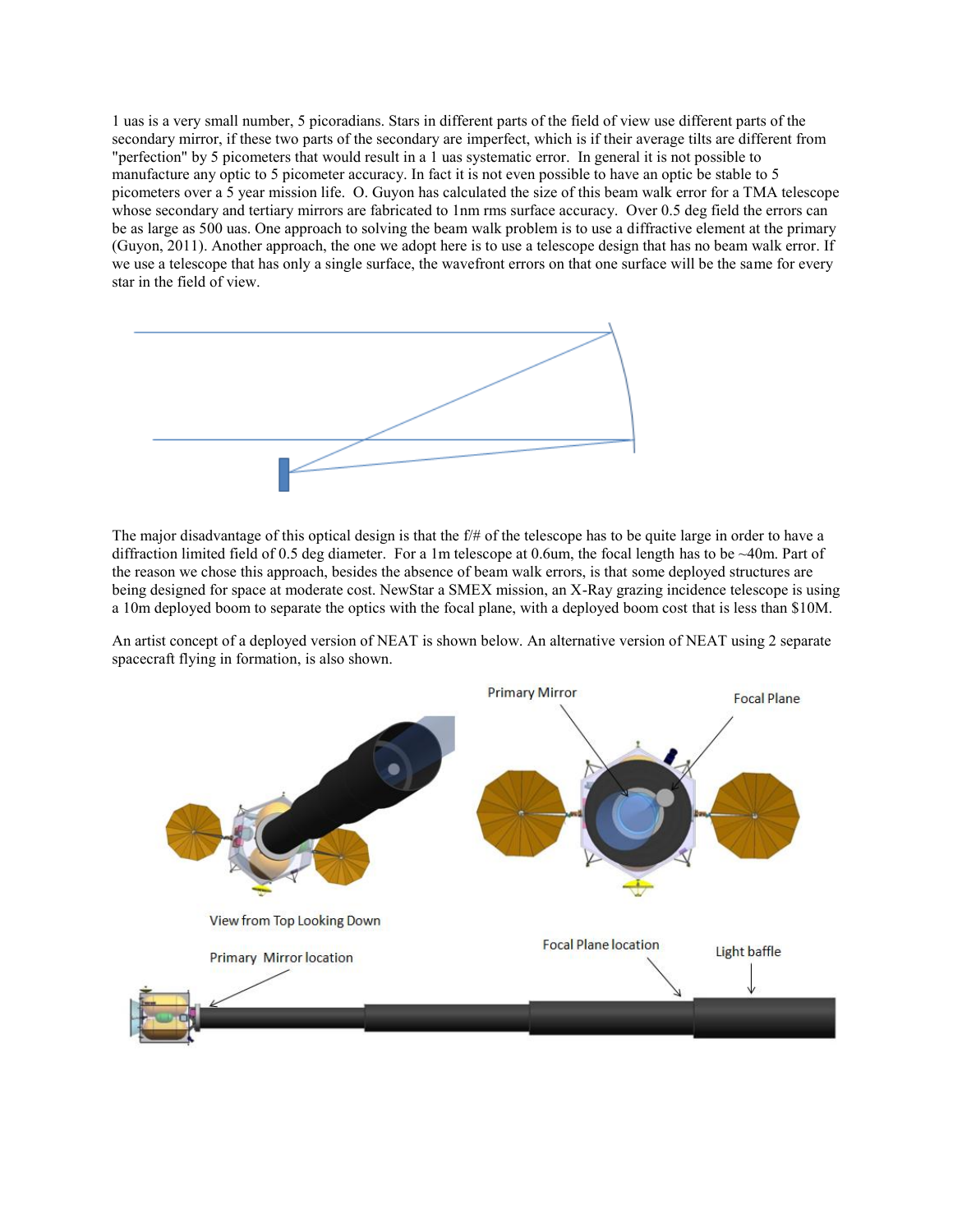

Each version of this concept has different advantages/disadvantages. The deployed version has the cost of the very long deployed telescope tube. The free flyer version has the cost of a 2nd spacecraft which needs 6 degrees of control. Its XYZ position as well as its orientation needs to precisely controlled. The cost scaling of the two concepts are also different. With a larger telescope, the separation between the optics and the focal plane gets larger. It is expected that the cost of a 1m telescope plus 40m boom may be dominated by the cost of the Boom. The cost of the free flyer version on the other hand is independent of the focal length of the telescope. Clearly at some large scale the free flyer version is more cost efficient.

### **4 Focal plane errors**

To achieve 1 uas astrometric accuracy, not only do the optical errors have to be small, the focal plane errors must also be very small. A 1m telescope with a 40m focal length has a diffraction limited image (l/D) is 24um in diameter at the focal plane. 1 uas is  $\sim 10^{-5}$  of the diameter of the image. If the focal plane CCD has 10um pixels, centroiding the image to 1 uas means measuring the centroid position to 0.2 nm, or  $2x10^{-5}$  pixels. There two types of focal plane errors, an ideal CCD focal plane has uniformly spaced pixels. If a 0.6 deg FOV focal plane would have  $\sim$ 1.6x10<sup>9</sup> pixels, about 40,000 pixels across the field. There are two types of focal errors. First especially in a focal plane made of a mosaic of CCDs, the pixels are not uniformly spaced to 0.2nm. In fact even with one CCD the pixel position errors are typically ~100nm. But not only are the pixel locations not accurate to 0.2nm, they are not stable to 0.2nm over a typical 5 year astrometric mission lifetime. A mosaic CCD focal plane will be built from a variety of materials, aluminum, copper, ceramic, silicon each with a slightly different coefficient of thermal expansion. The CCDs will have to be slightly cooled to reduce dark current. The CCDs are active devices that dissipate heat. 1uas over 0.6 deg field implies dimensional stability of 5 parts in  $10^{10}$ . If we take an average CTE of  $10^{-5}$ , this implies that the temperature and thermal gradients in the focal plane have to be stable to  $\sim$ 10microK over the 5 year mission life. The second type of focal plane error has to do with PSF fitting errors with pixels whose QE is not uniform over extent of the pixel. The next two sections of this paper describe these two error sources in more detail, and describe



a "conceptual" solution to these problems. A companion paper in this conference (Nemati, 2011) describes the laboratory progress we've made towards demonstrating the conceptual solution works.

As mentioned before a fully populated focal plane with slightly better than Nyquist sampling would need a mosaic of CCDs with a total of  $1.6x10<sup>9</sup>$  pixels. Such a large focal plane cannot be stable to 0.1~0.2nm and it is then necessary to "measure" the location of the pixels periodically over the mission lifetime. The next section of this paper describes the metrology system we plan to use to measure the focal pixel geometry. But once we've paid for the metrology system, there is no reason why the focal plane has to fully populated, when we only need to measure the position of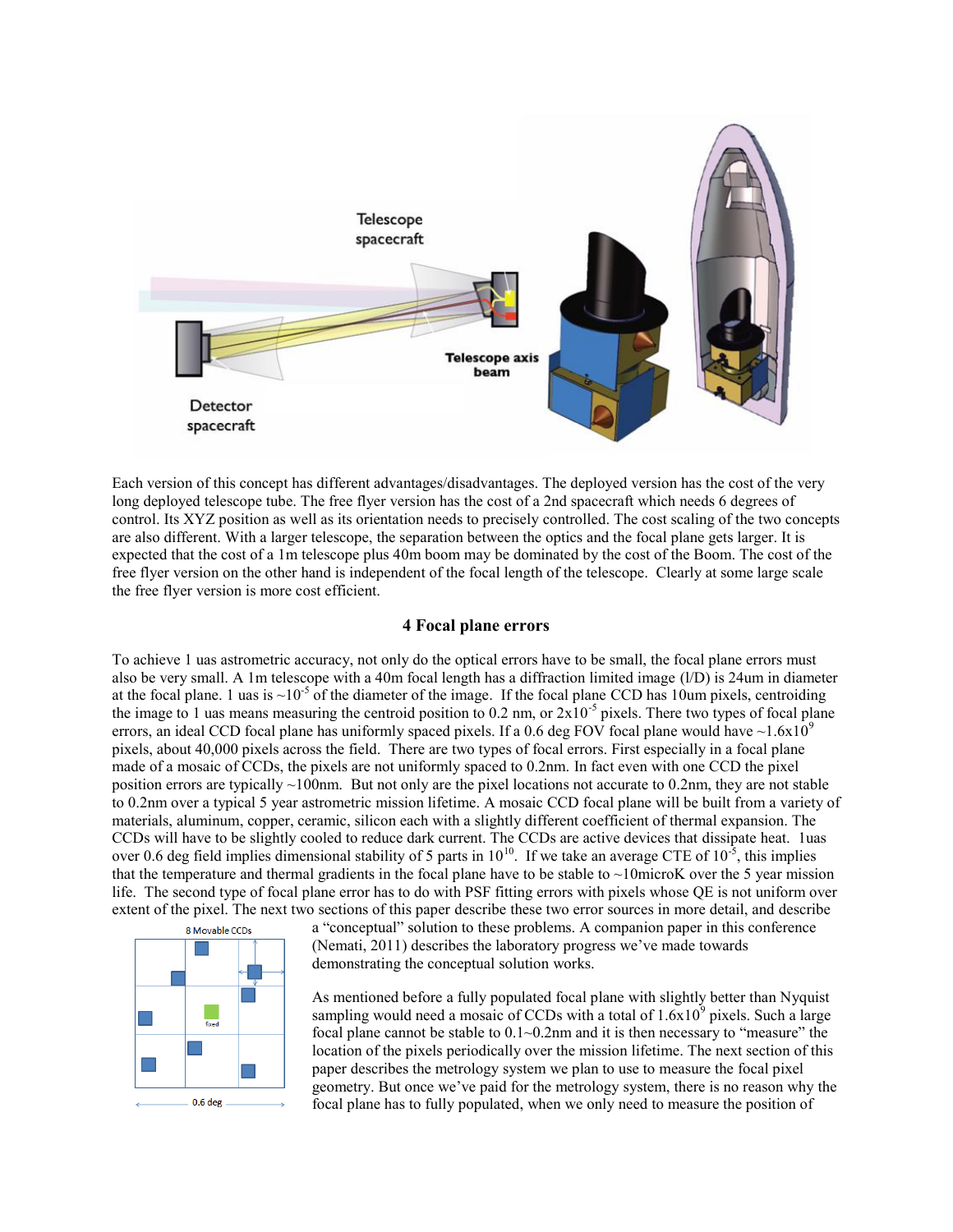6~10 reference stars in the 0.6 deg field. The NEAT instrument concept calls for one CCD at the center where the target star will be placed and 8 additional moveable CCDs. The total number of pixels is reduced by roughly a factor of 1000; we expect the cost of the focal plane would be reduced by roughly a factor of 10.

#### **5 Pixel Location Metrology**

To measure the position of every pixel in the focal plane, we will use a variation of heterodyne metrology used in the SIM mission.



To illustrate the concept, two optical fibers will illuminate the focal plane. The laser light in the two will be slightly frequency shifted, by a few hertz. This results a set of moving fringes on the CCD. If the frequency difference in the two fibers is 5 Hz, the fringes will move across at 5 fringes/second. If we read out the CCD at  $\sim$  50 Hz, that provides  $\sim$ 10 samples per cycle, a minimum of 2 samples/cycle (Nyquist sampling) is needed to measure the fringe frequency, amplitude and phase. If we look at the output of one pixel in time, the signal should be a sine wave at 5 Hz. Another pixel's output should also be a 5 Hz sine wave. The phase difference between those two temporal sine waves is a measure of the distance (in the direction perpendicular to the fringes) between the two pixels. The use of "temporal" fringes instead of spatial fringes is why we call this heterodyne metrology. Another advantage of using temporal fringes as opposed to spatial fringe fitting arises from imperfections in the CCD. The fringe pattern that results from the interference of the light from the two fibers is very nearly perfect, both spatially and temporally. But most CCDs are geometrically imperfect at the  $\sim$ 100nm level,  $5x10^{-3}$  pixel. Spatial imperfections in the CCD doesn't affect the quality of the temporal fringe fit. Ultimately we don't need to know the absolute location of a pixel, but we do need to know the changes in the location of a pixel at the 10<sup>-5</sup> pixel level. As long as the imperfections of the CCD are constant they don't affect our measurement of the change in the pixel position. A more detailed description of CCD pixel metrology is given in the companion paper in this conference, (Nemati, 2011) as well as a separate paper (Zhai, 2011).

## **6 PSF Fitting**

In traditional centroiding of stellar images on a CCD, one performs a least squares fit of a "model" PSF to the pixilated data. This approach can achieve centroiding to slightly better than 1/100 pixel. This traditional approach makes a number of assumptions and "guesses". To centroid an image to  $10^{-5}$  pixels these assumptions and guesses must be replace by a much more detailed model. In an ideal telescope, the image of a star is the diffraction pattern from the telescope, the airy function. The NEAT telescope is an offaxis parabola, with no obscurations. But optical figure of the parabola is not perfect, and the focus may not be exactly correct. In addition, the offaxis images will have a significant amount of coma. Significant compared to 1 uas astrometry.

Equally important, the detector is imperfect. In traditional astrometry with CCDs, the "model" PSF is sometime a Gaussian, sometime it's the airy function (with diff spikes). The model PSF is shifted by fractions of a pixel until the pixilated model has a minimum rss difference with the data. The pixilated PSF is calculated assuming that the pixels are perfect in two ways. One it is assumed that the pixels are uniformly spaced. Two it is assumed that the QE of a pixel is 0 outside the pixel boundary and a constant value inside the pixel boundary. There are three possible sources of systematic error in traditional CCD centroiding that must be eliminated if we want to centroid to 10<sup>-5</sup> pixels.

Instead of using a "model" PSF, which is a "guess" as to what the "true" image of the star is, we make use of the Nyquist theorem. The Nyquest theorem says that if we sample an arbitrary band limited function at a frequency greater than twice the bandwidth, that is sufficient to reconstruct the function perfectly (in the absence of noise). An